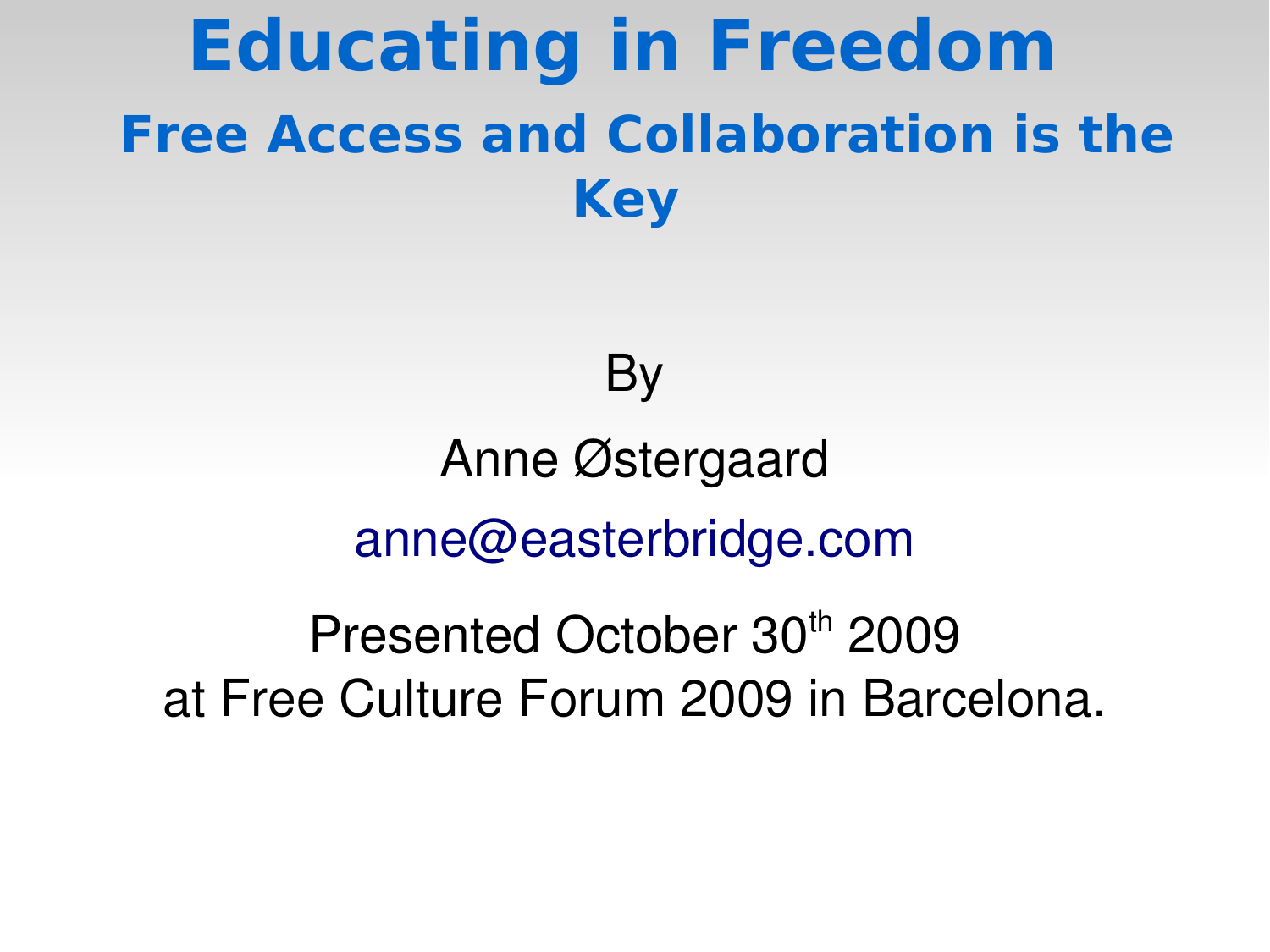# **Educating in Freedom Free Access and Collaboration is the Key**

#### Content:

- \* What is the present status?
- \* A recent case story Change is a long process.
- \* What are the barriers for change?
- \* Who do we need to convince?
- \* The teachers professional teaching methods will change.
- \* Collaboration between professions and stakeholders.
- \* Conclusion.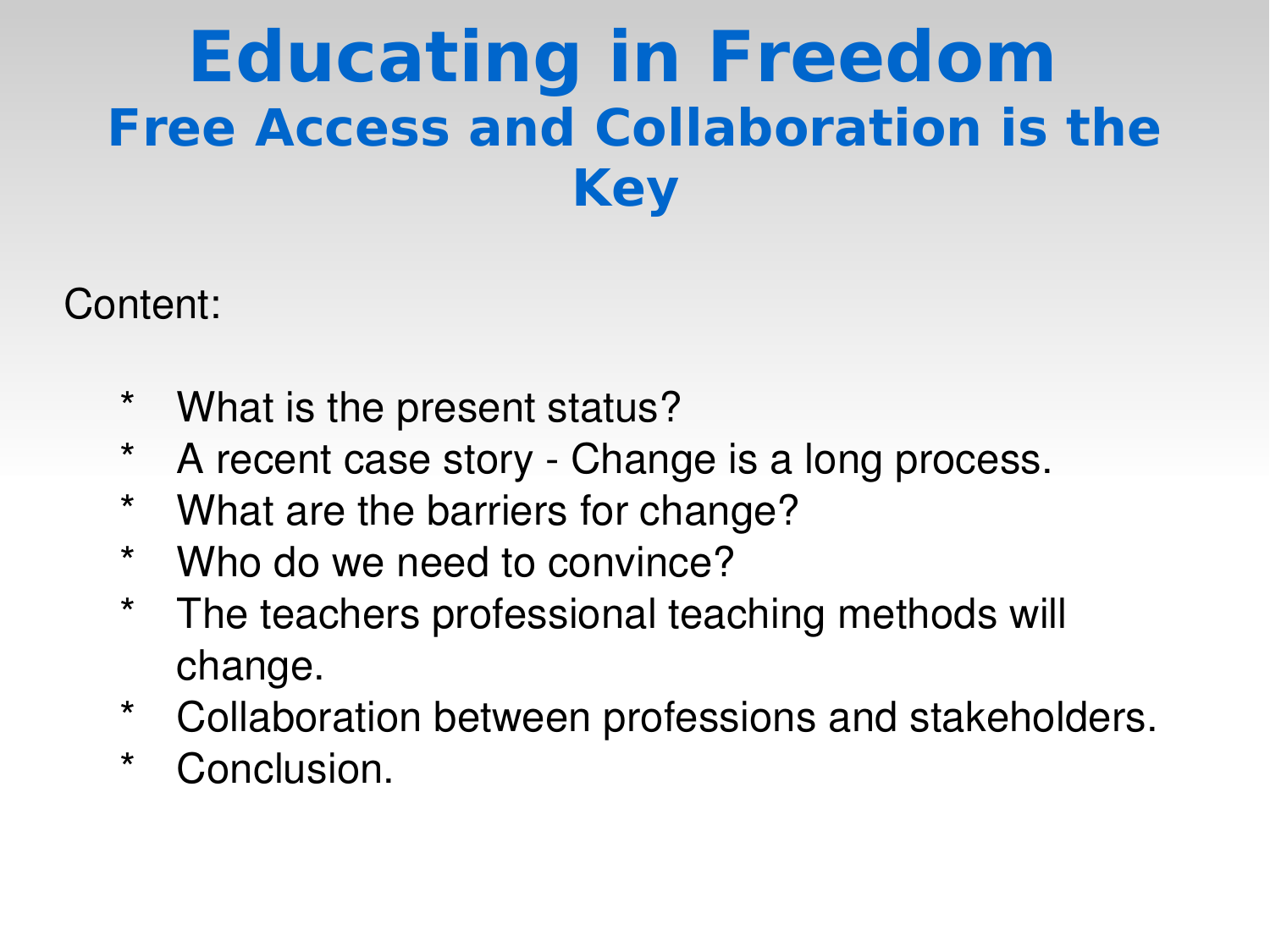## **Educating in Freedom Recent case stories**

In recent case stories from Austria, schools are financially motivated by the Austrian Federal Ministry for Education, Arts and Culture.

Get €10 Euro for each workstation that uses OpenOffice suite or pay €10 Euro for using Microsoft Office.

http://www.osor.eu/case\_studies/desktop4education-bringing-new-environments**toaustrianschools**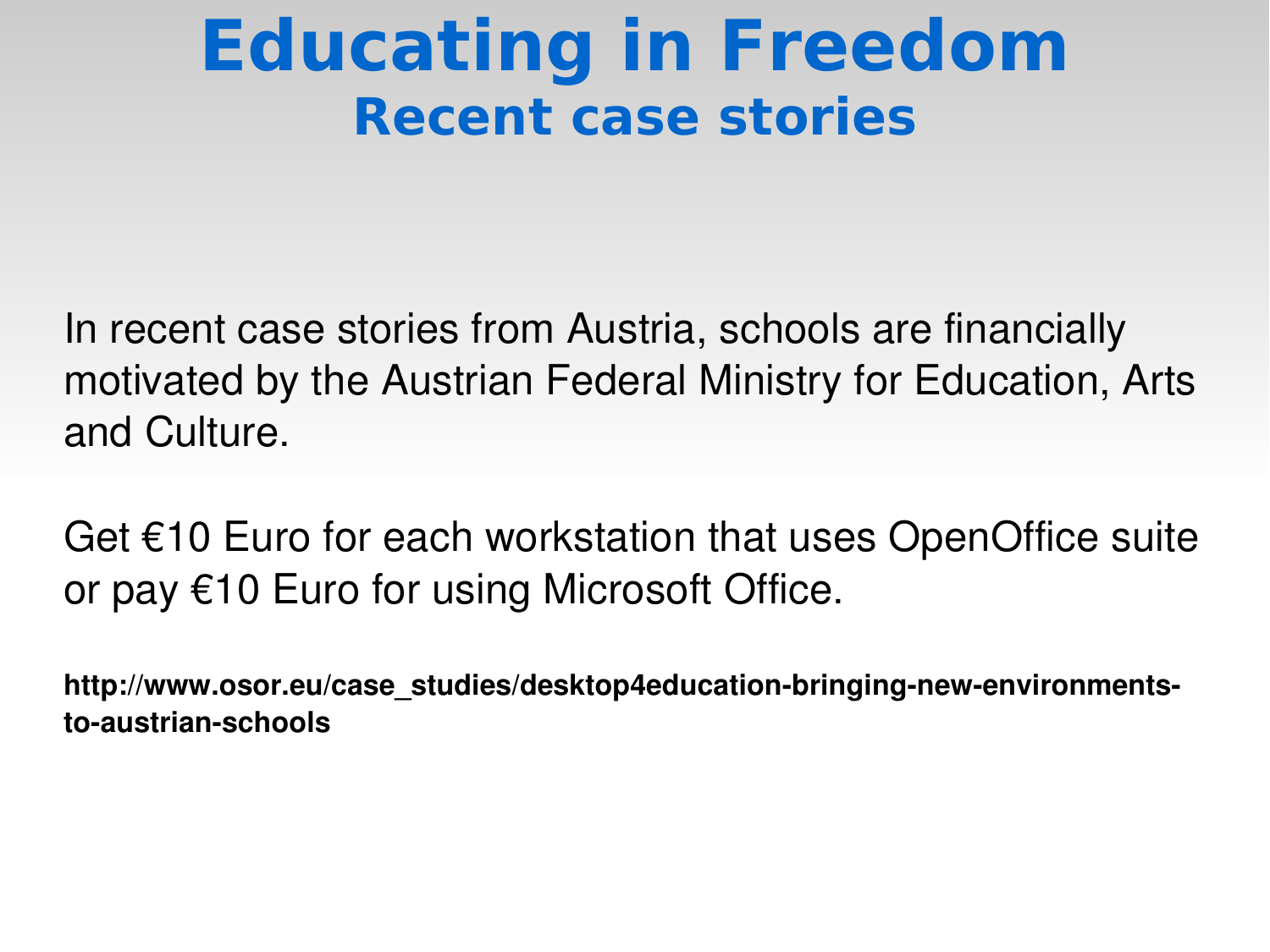# **Educating in Freedom Barriers for change**

Your school, your home, and your friends use proprietary software.

Scepticism towards new things.

No government backing.

Lack of knowledge.

The traditional understanding of learning.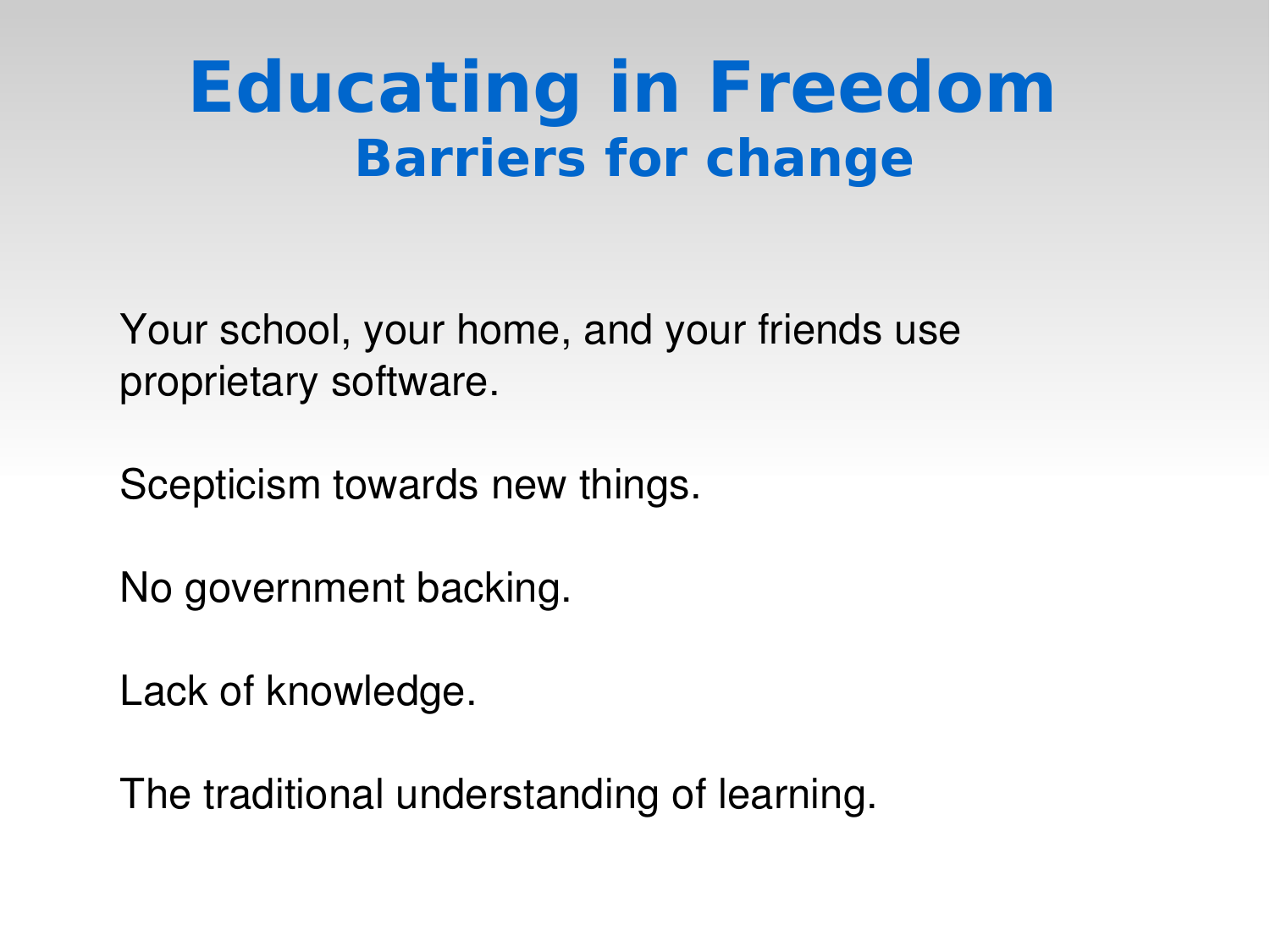# **Educating in Freedom Barriers to change**

What students are learning in their spare time from social media such as Facebook, World of Warcraft etc. is considered by teachers as something in contrast to what the students should learn at school.

Students are bored at school, and considers their own goals as more important than those of their teachers.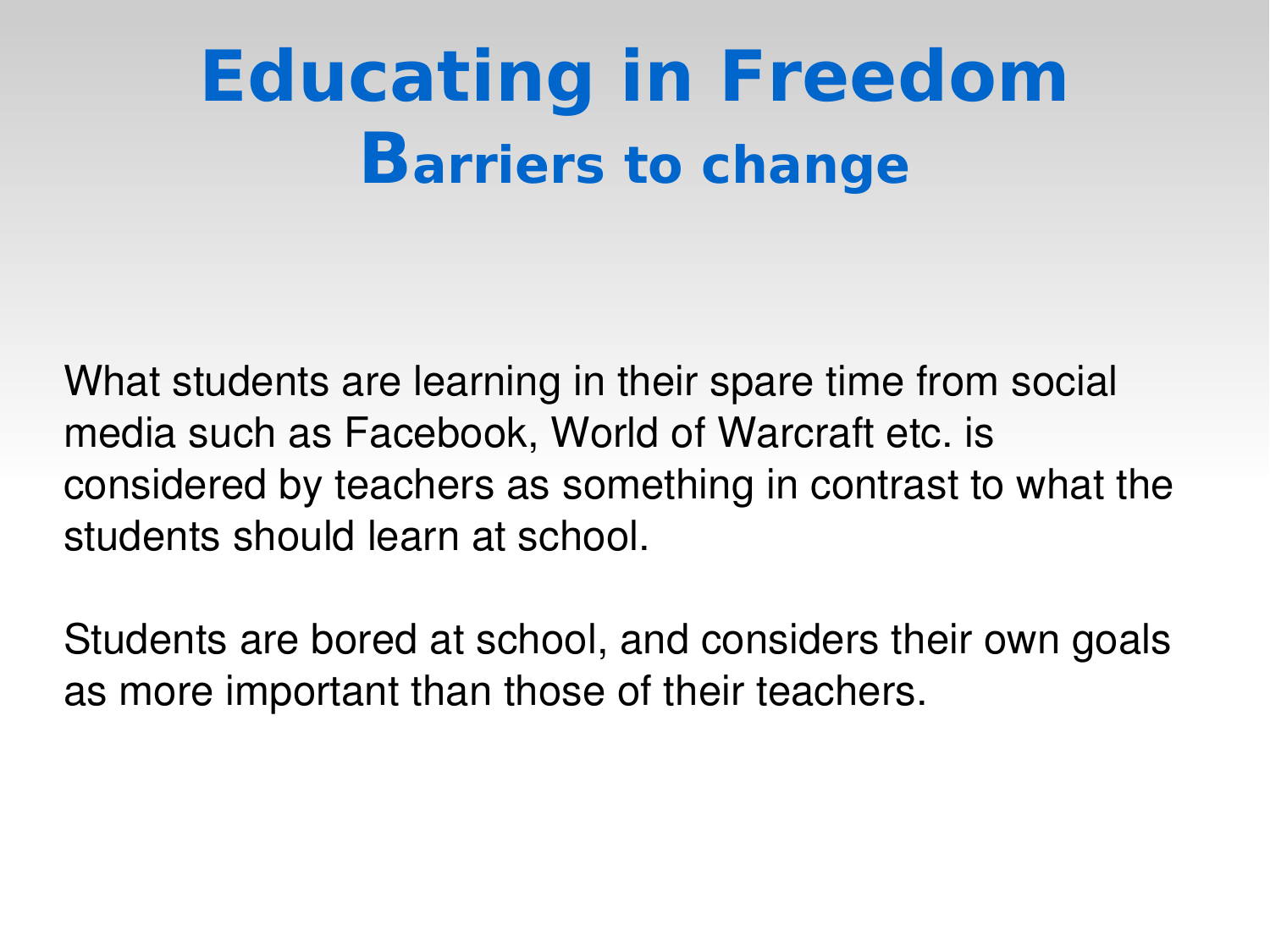#### **Educating in Freedom Teachers teaching methods will change**

The use of FLOSS in education is planting the seeds of a new pedagogy where educators and learners create, shape and evolve knowledge together, improving their skills and understanding as they go.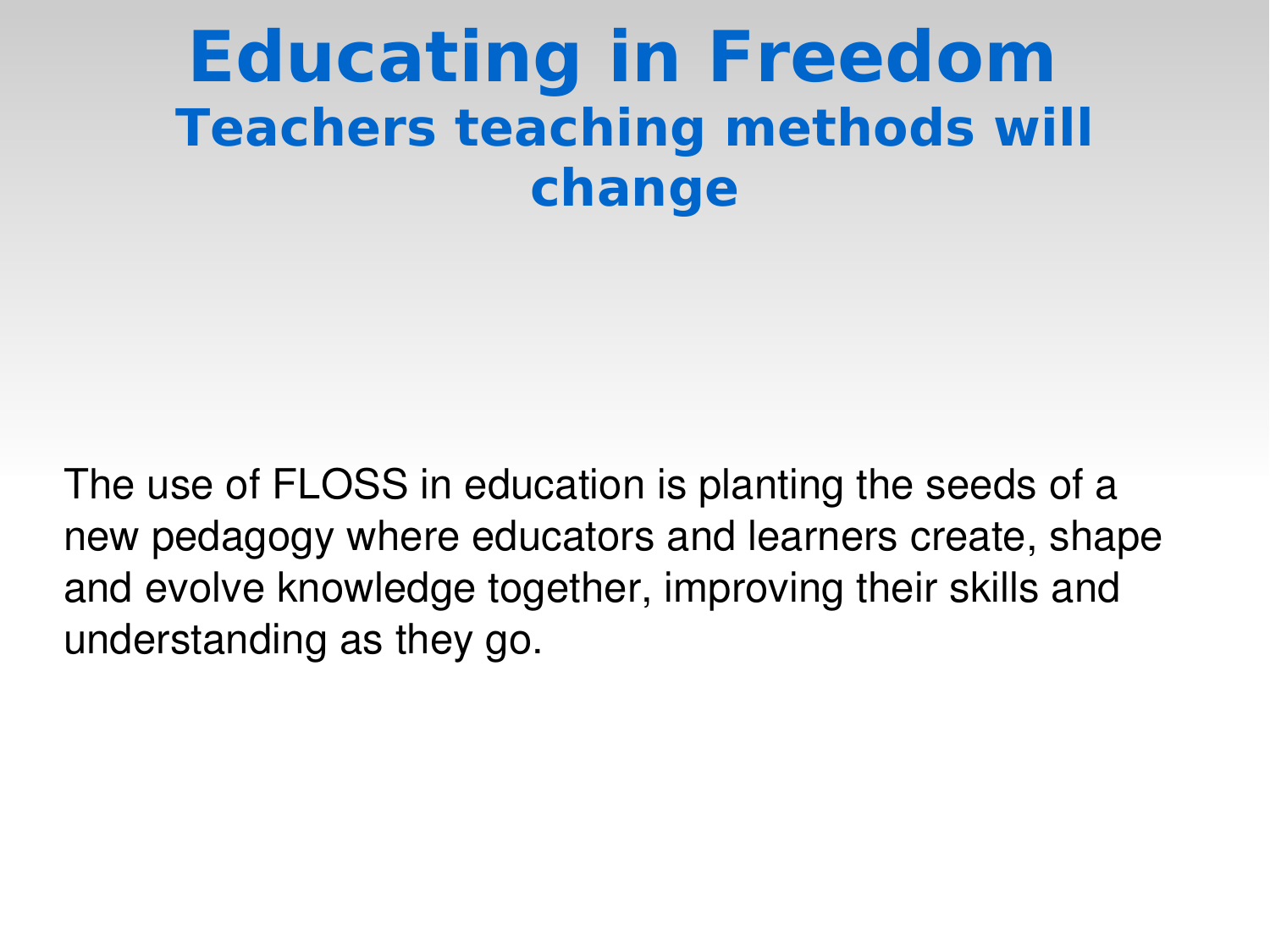### **Educating in Freedom Teachers teaching methods will change**

New learning methods will rock teachers vision of being in control, and not being the only authority in the group.

We are seeing the change from the industry era to our knowledge based society.

We are talking: Life long learning.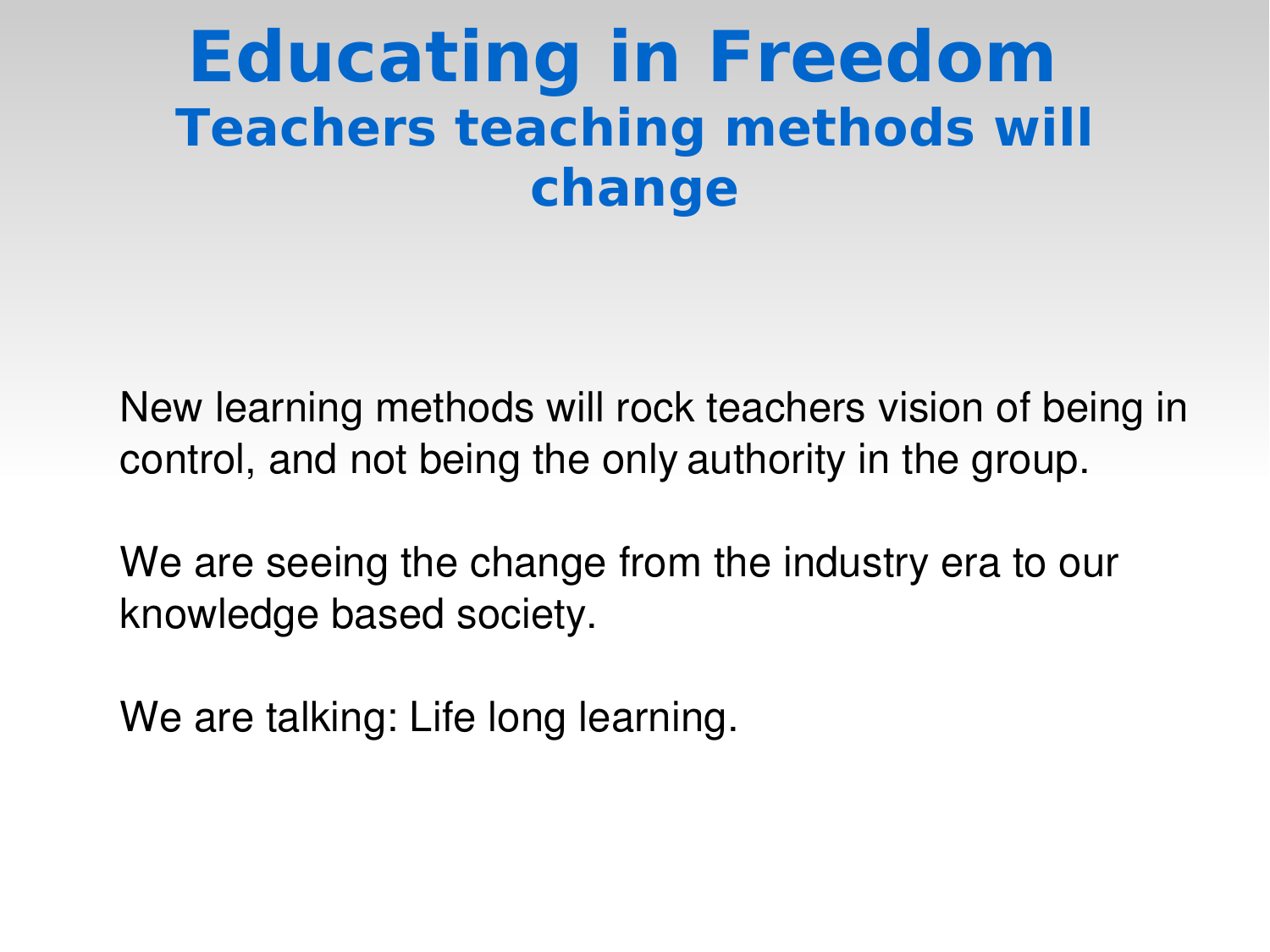### **Educating in Freedom Collaboration between professions, and other stakeholders**

There are many stakeholders in the change process:

- The political level
- Individual schools
- Teachers
- Students
- Technicians, developers and maintainers
- Parents etc.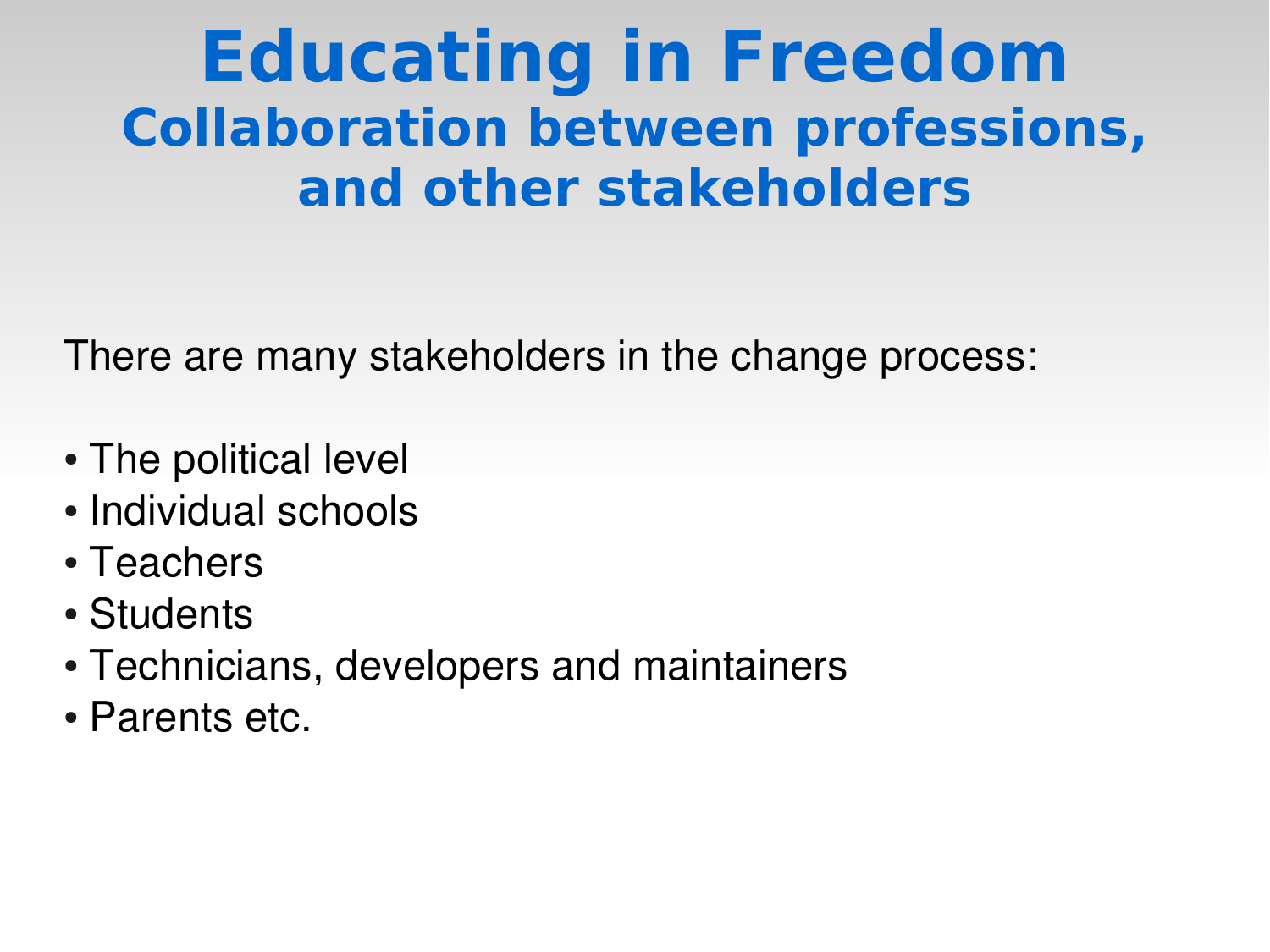#### **Educating in Freedom Collaboration between different professions.**

- I It is important to listen to the teachers needs. They are the ones creating new learning material.
- **Often teachers learning material get stuck on** school servers.
- The technical infrastructure is there to back and support the creativity, and the collaboration as well as the communication efforts.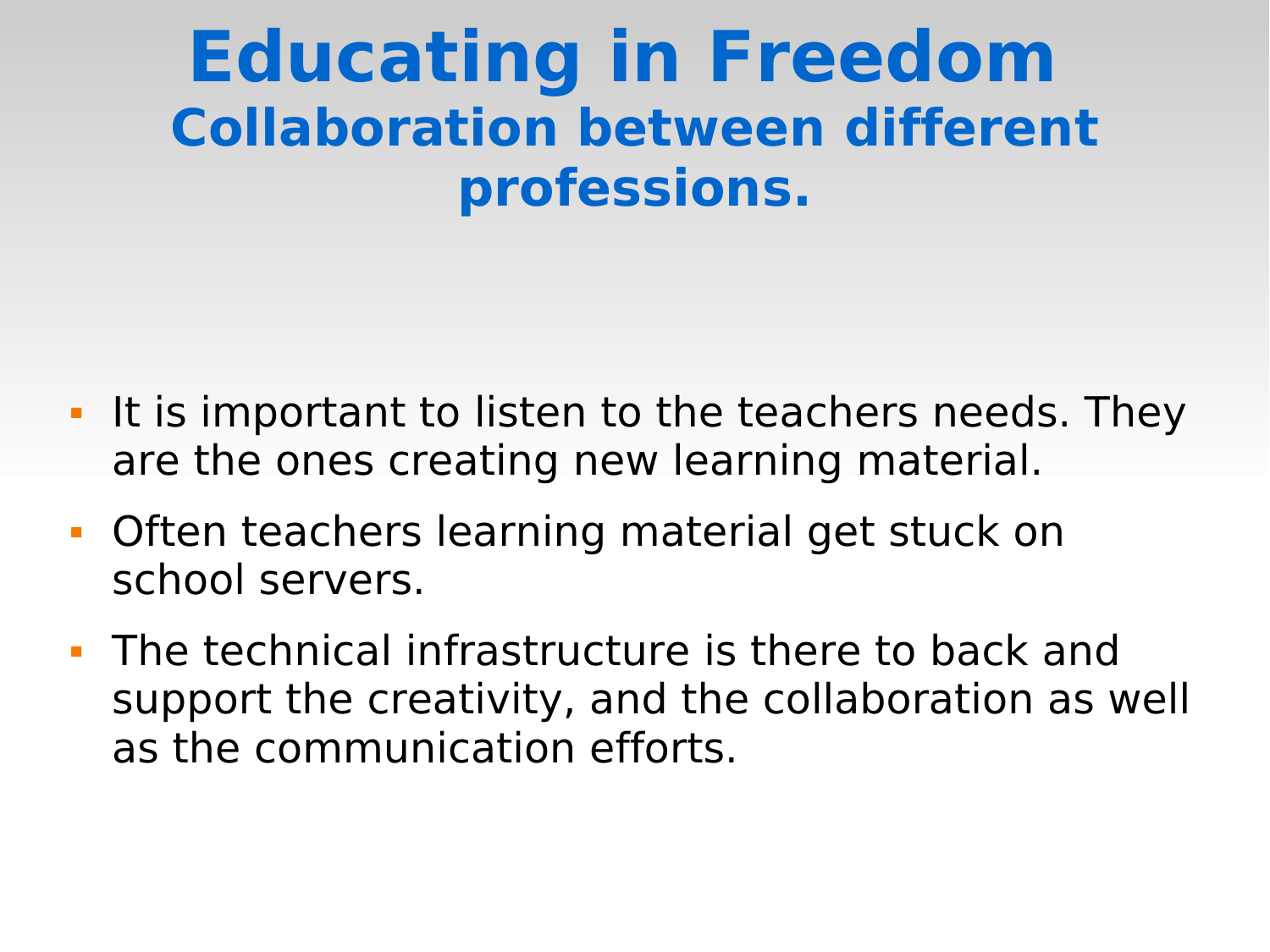### **Educating in Freedom Collaboration between men and women**

Bear in mind that the technical infrastructure is mostly developed and maintained by men, whereas a very large percentage of the primary school teachers who are supposed to use the software solutions are women.

- Men and women communicate very differently.
- There are huge differences between competing and sharing alike.
- In the technical field women in general are not on a level playing field.
- Women are easily ridiculed.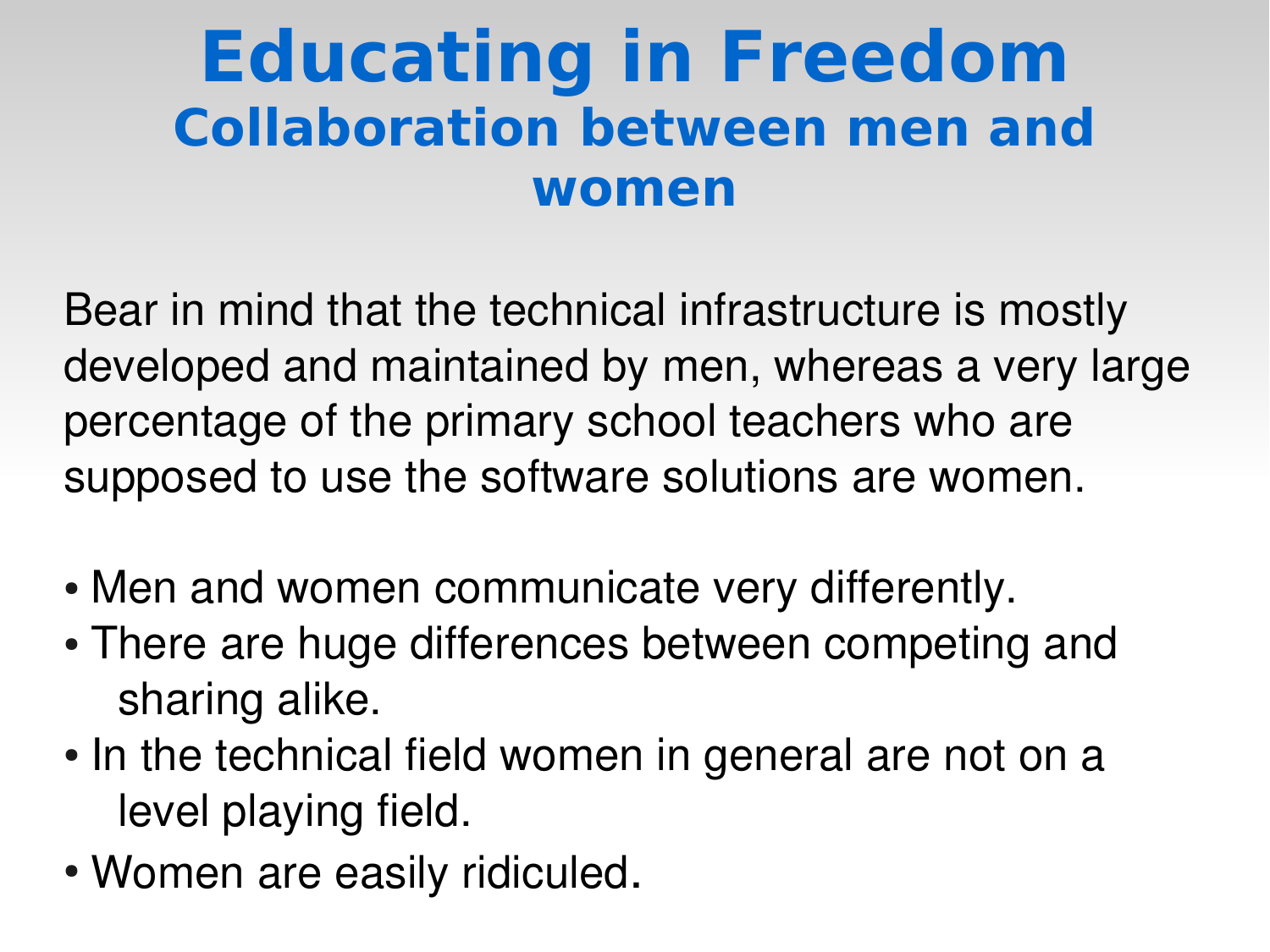# **Educating in Freedom How do the stakeholders collaborate better and more?**

How do we make progress?

- By setting up programs for training teachers in Free Knowledge and FLOSS during their education.
- By spreading awareness among politicians.
- By holding conferences for librarians, and others. Giving them information about Free Software, Copyleft, open standards, IPR, patents, software, and where to find free learning materials.
- By building repositories for education programs with various technical solutions.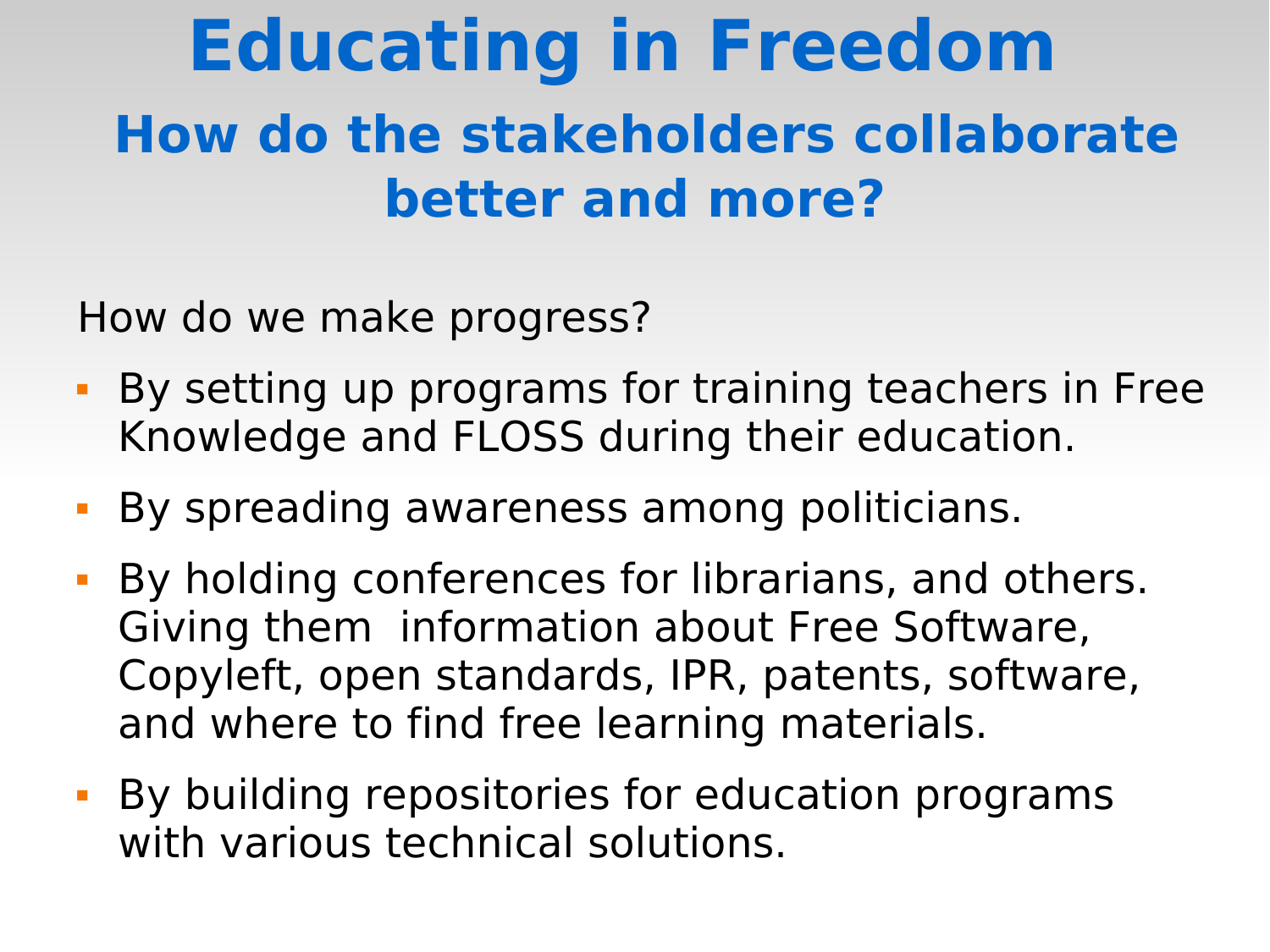#### **Educating in Freedom Spreading awareness about the collaboration model from Free Software Community**

Pooling your own knowledge with that of other people will eventually result in a better end product.

 This has been the case with scientific works, with software as well as with all sorts of creative works.

Copyleft licenses for software, and

Creative Commons Licenses for art works.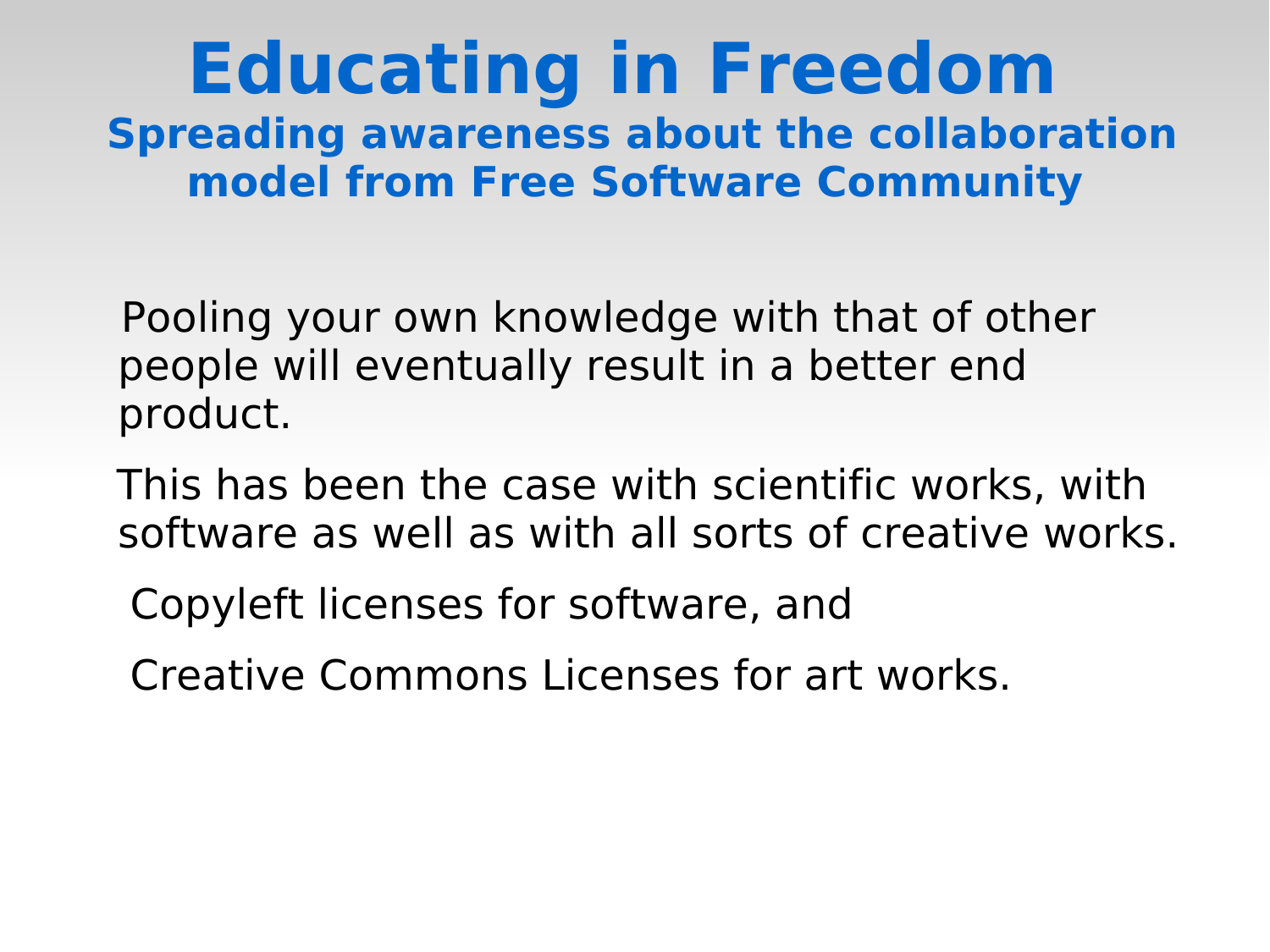ICT can support and develop the learning and education process in various subjects.

We have two completely different understandings of knowledge production:

- We learn best from experience.
- We can not learn alone. We need resistance in an asymmetric relation to raise our individual level.

Important that students gets the experience that they can be creative as well as creators

– being IT- creators instead of IT- consumers.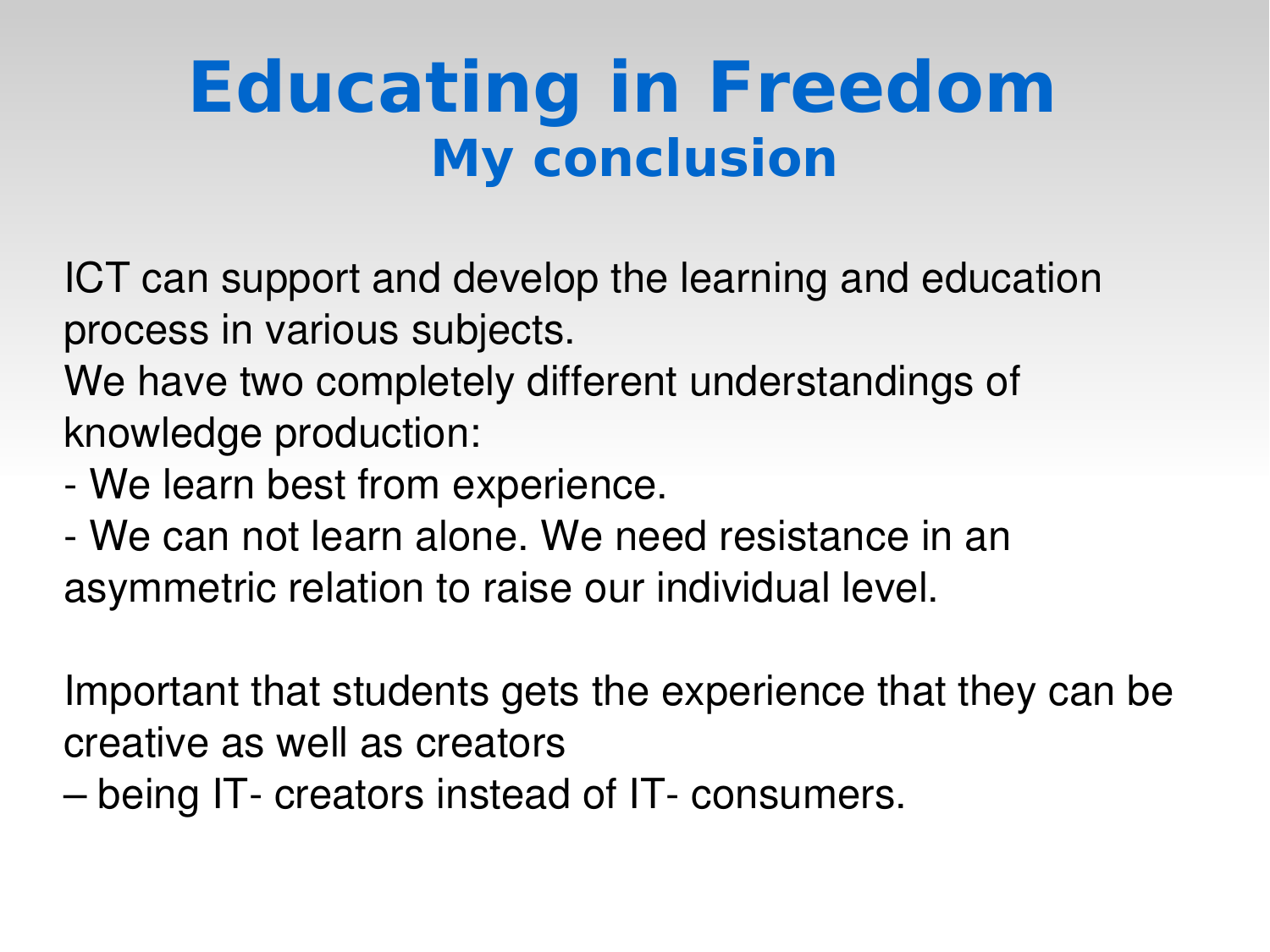- We need a top down as well as a bottom up approach
- $\blacksquare$  Top down  $=$  Decision made on the relevant political level (government, local government)
- Bottom  $up =$  Individual schools or teachers take private initiatives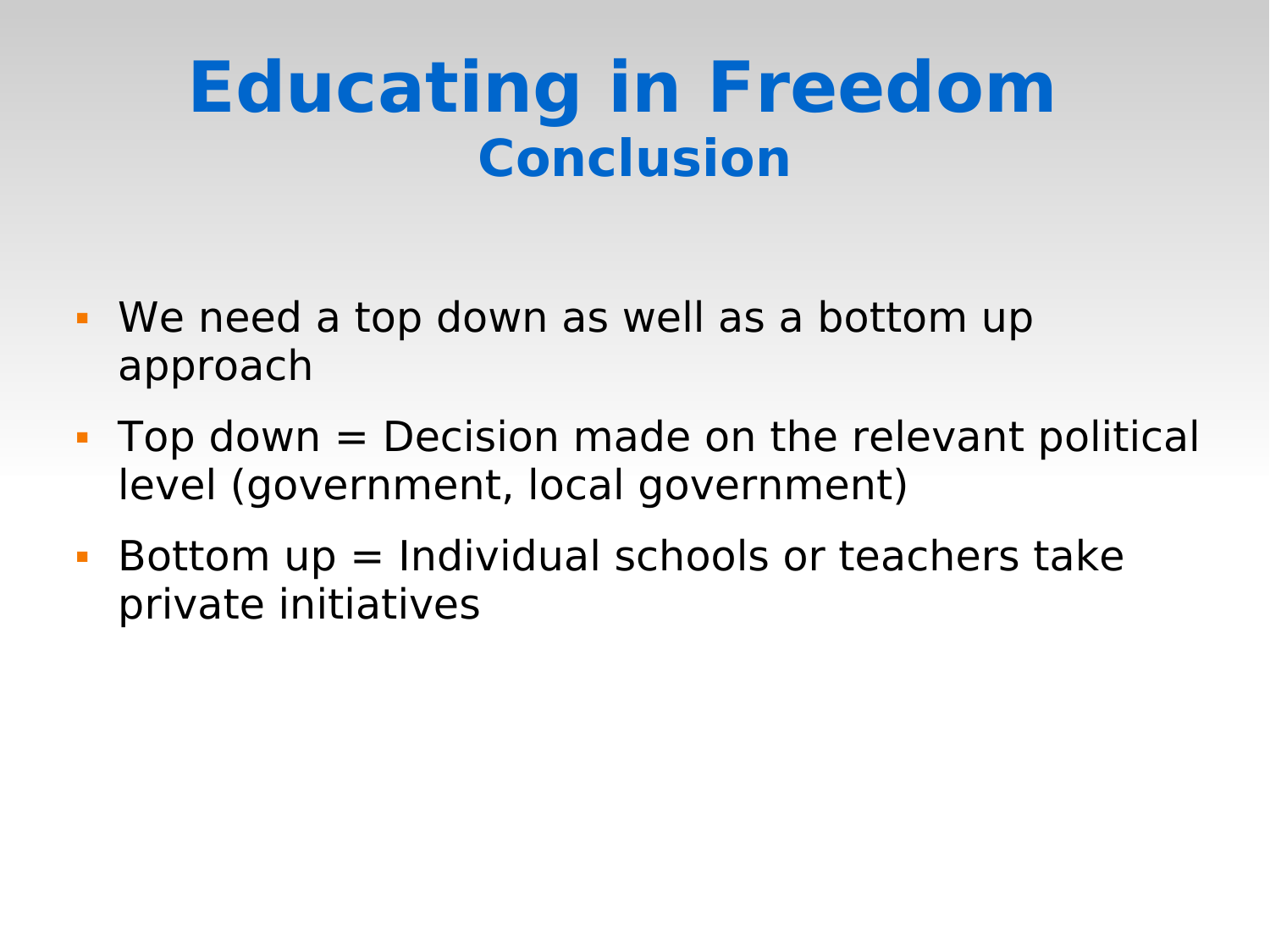- **Figure 20 Figure 10 Figure 20 Figure 20 Figure 20 Figure 20 Figure 20 Figure 20 Figure 20 Figure 20 Figure 20 Figure 20 Figure 20 Figure 20 Figure 20 Figure 20 Figure 20 Figure 20 Figure 20 Figure 20 Figure 20 Figure 20 F** simple.
- User friendliness is key for both students, and teachers.
- Only few students will later be able to write good source code. But the gifted ones should at least have the possibility to see how code is made, and what it looks like.
- To judge quality of functionality we need to be able to compare code.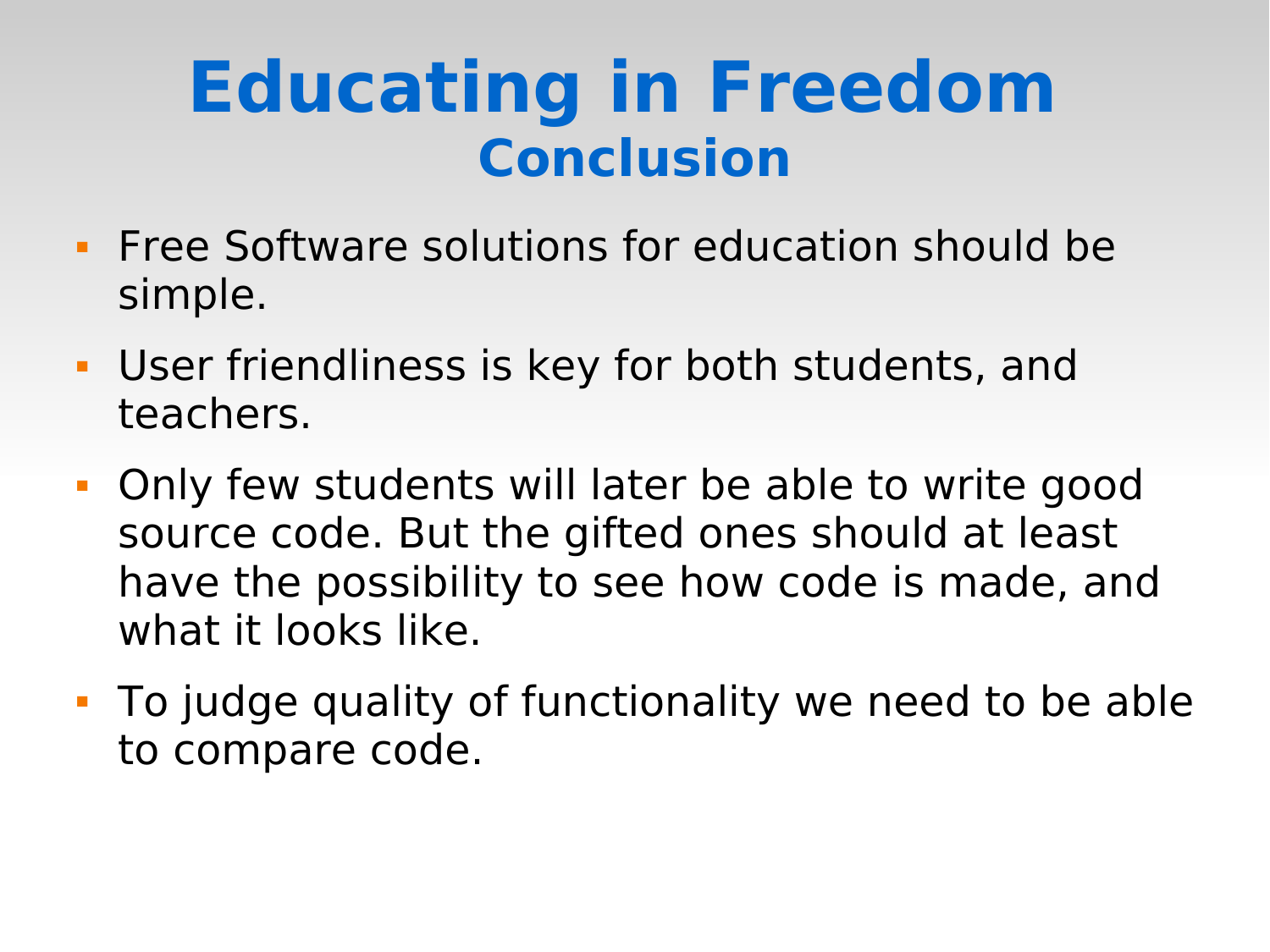- **Teachers training courses.**
- Case stories
- **Install Parties**
- **Repositories**
- Wikipedia
- **How to use mailing lists etc.**
- **Back up for librarians**
- **Info kiosks**
- **Collaboration between professions etc.**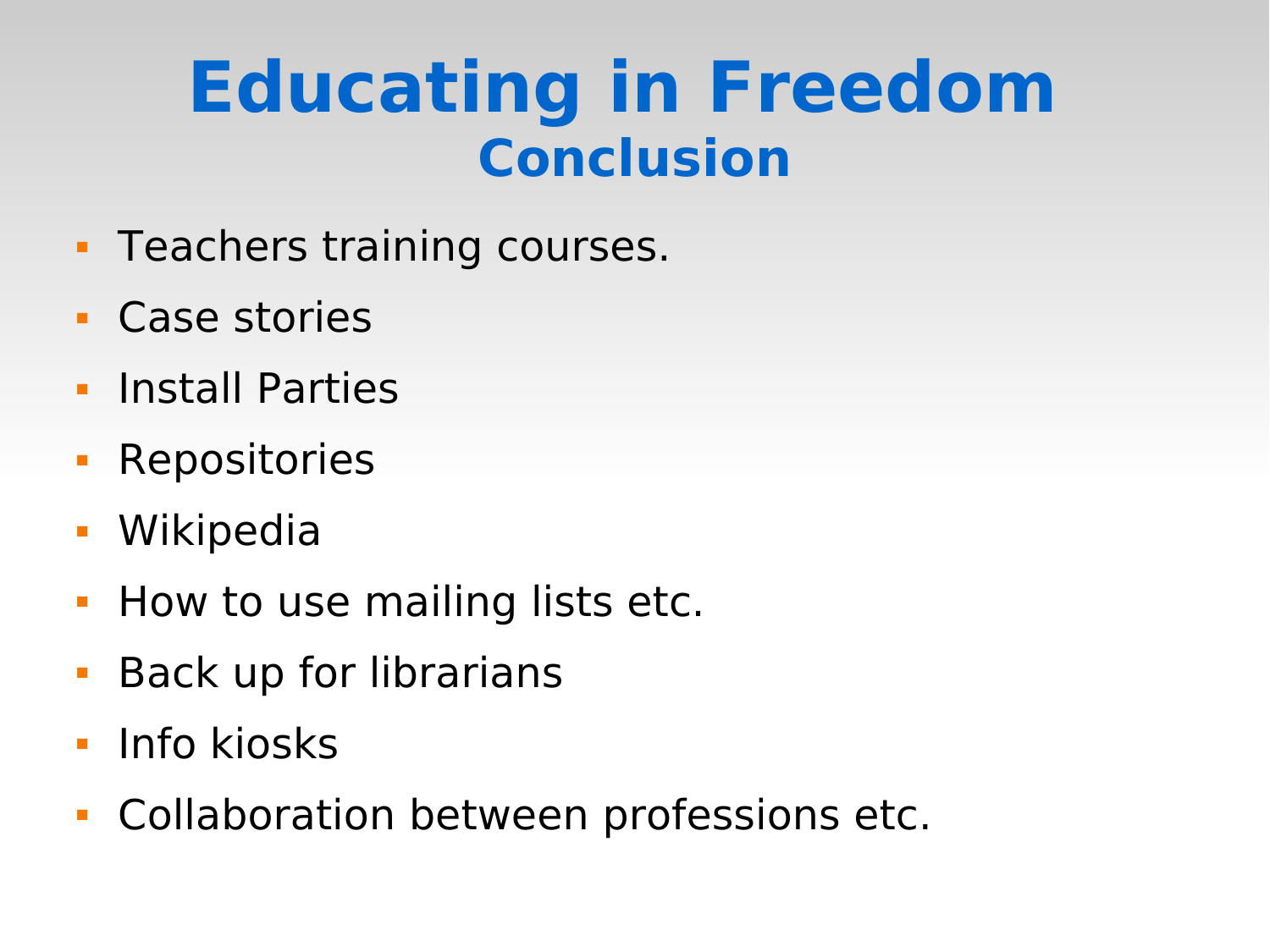• We need not only focus on the technical solutions.

• In fact we might do better by focusing on the **global access** to Free Knowledge.

• **Approval by the government** is necessary for the acceptance by administrators and users.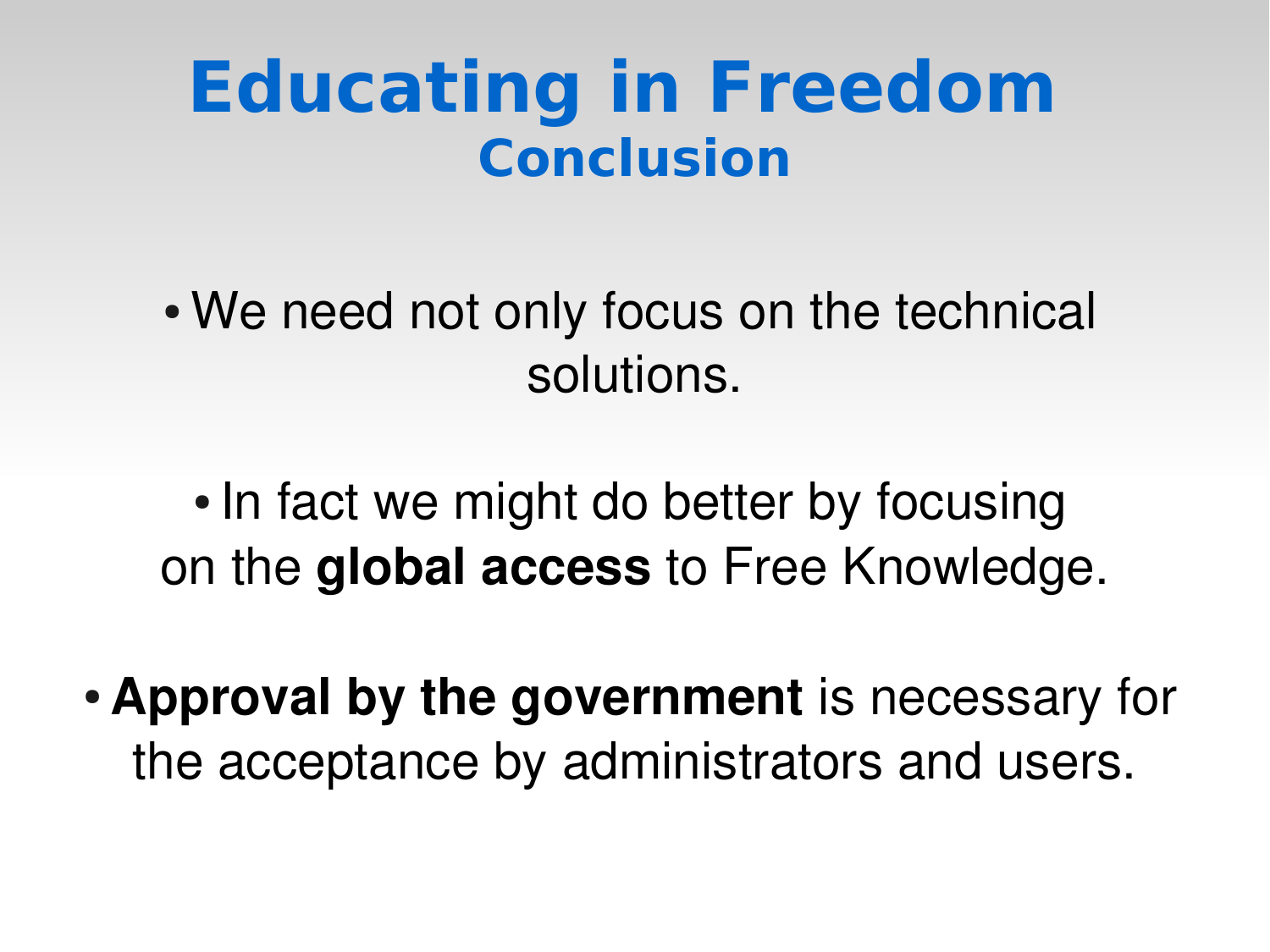Access to Free Knowledge as well as to Free Software programs are important to defending freedom of expression, privacy, innovation, consumer rights, and creativity on the Internet.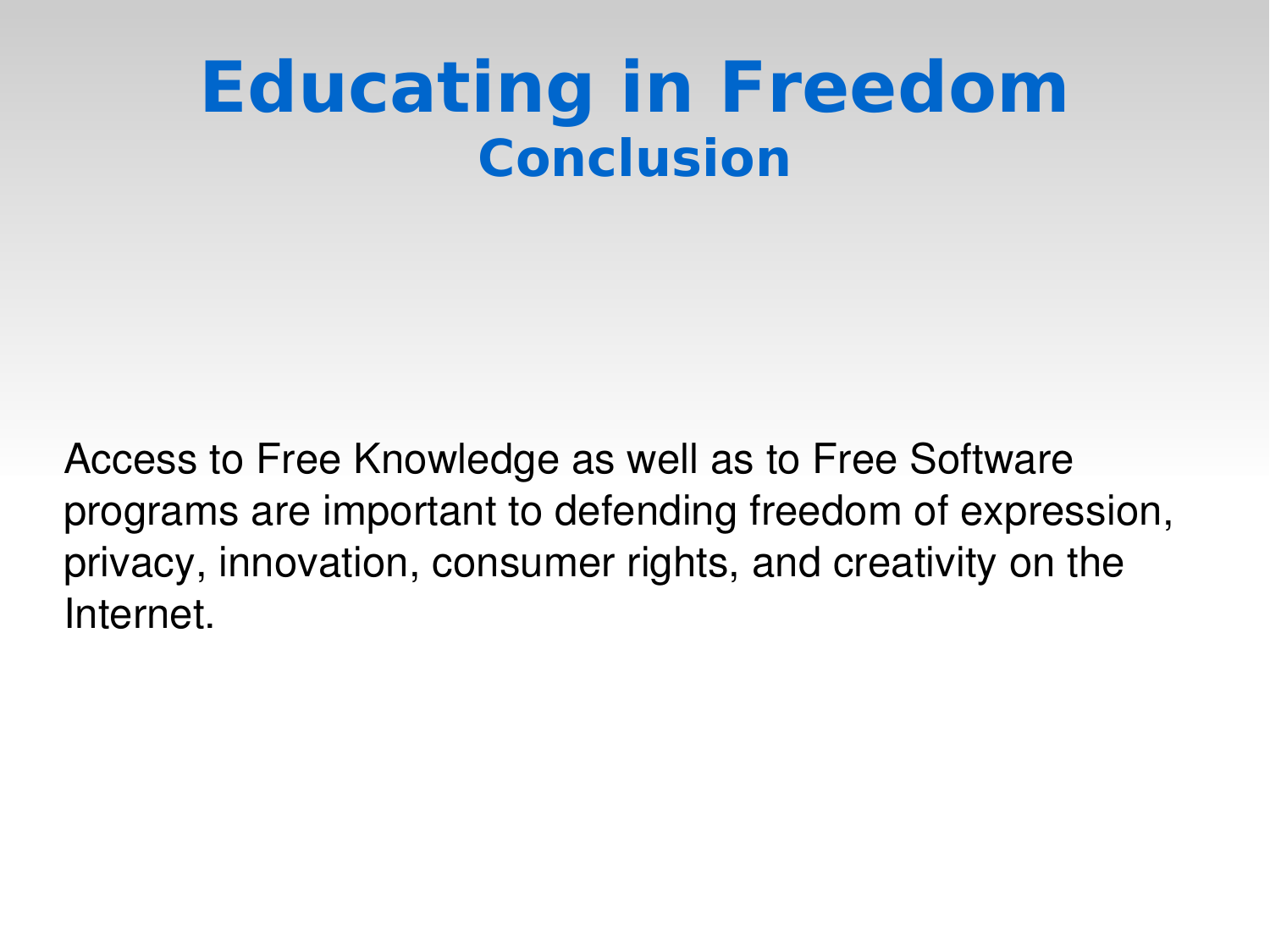A change in the ways we learn will result in the possibilities of an enormous mind share worldwide.

But it requires a change in our mindset.

We have only seen the beginning of a very interesting, and ongoing process which involves the use of new information and communication technologies as well as a growing pool of freely accessible Free Knowledge.